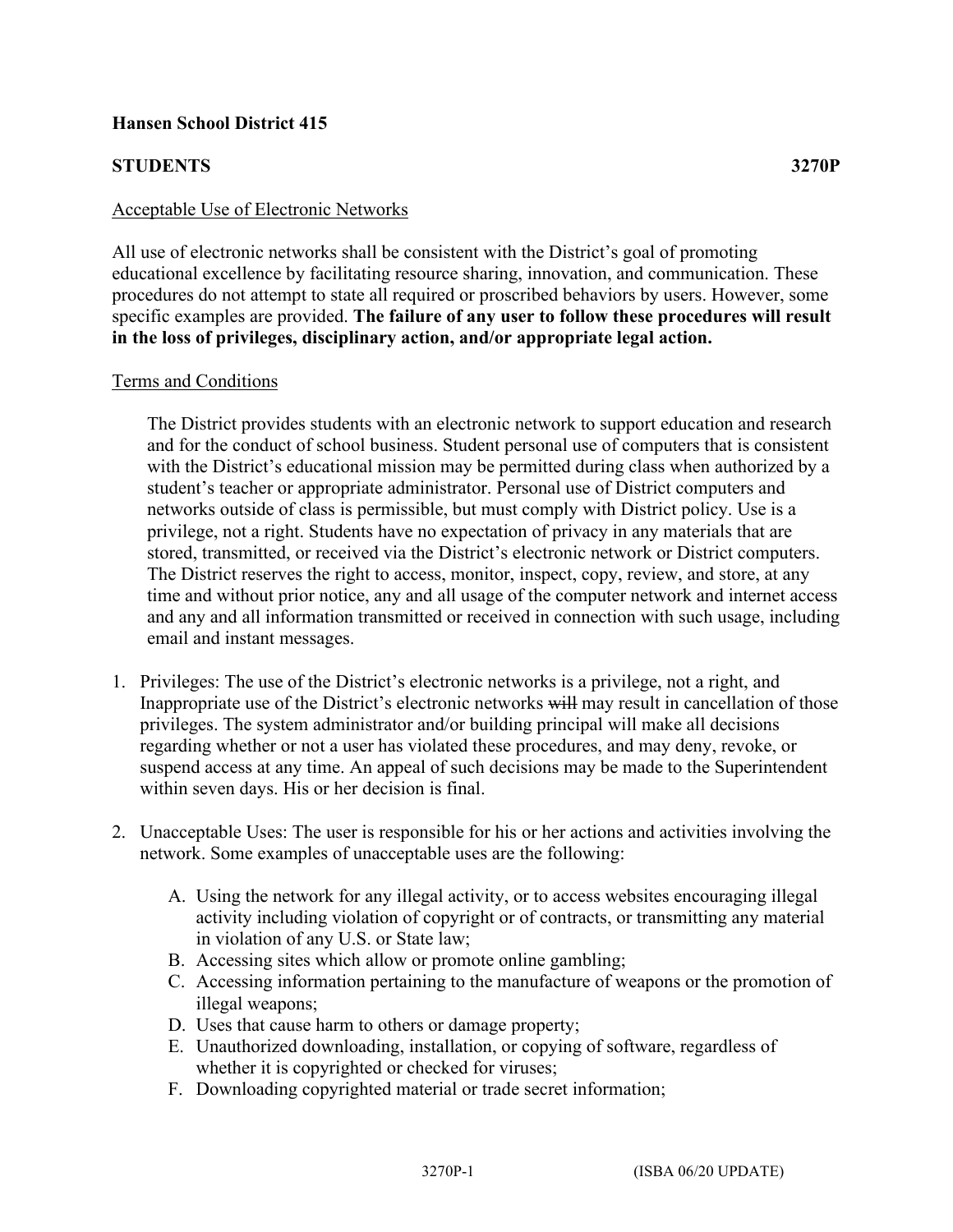- G. Viewing, transmitting, or downloading pornographic materials, materials harmful to minors, or other sexually explicit materials;
- H. Using the network for private financial or commercial activities;
- I. Wastefully using resources, such as file space or the printer;
- J. Hacking, attempting to bypass security systems, or gaining unauthorized access to files, resources, or entities;
- K. Uploading a worm, virus, or other harmful form of programming and other uses the jeopardize the security of the network;
- L. Invading the privacy of individuals, which includes the unauthorized disclosure, dissemination, and use of information of a personal nature about anyone;
- M. Using another user's account or password or some other user identifier that misleads message recipients into believing that someone other than you is communicating;
- N. Posting material authored or created by another person, or pictures of another person, or another person's private information or messages without his or her consent;
- O. Posting anonymous messages or messages using a name other than one's own;
- P. Using the network for commercial or private advertising;
- Q. Uses that are commercial transactions;
- R. Accessing, submitting, posting, publishing, sending, or displaying any inaccurate, abusive, obscene, profane, sexually oriented, threatening, racially offensive or illegal material;
- S. Accessing sites which promote violence or depict or describe graphic violence. This includes promotion of self-harm;
- T. Accessing sites which advocate discrimination or which promote intolerance.
- U. Uses amounting to harassment, sexual harassment, bullying, or cyber-bullying;
- V. Uses that cause harm to others or damage their property, person, or reputation, including but not limited to engaging in defamation;
- W. Using the network while access privileges are suspended or revoked;
- X. Promotion of political, personal, or religious causes in a way that presents such opinions as the view of the District;
- Y. Disclosing identifying personal information or arranging to meet persons met on the internet or by electronic communications;
- 3. Network Etiquette The user is expected to abide by the generally accepted rules of network etiquette. These include, but are not limited to, the following:
	- A. Be polite. Do not become abusive in messages to others.
	- B. Use appropriate language. Do not swear or use vulgarities or any other inappropriate language.
	- C. Do not reveal personal information (including the addresses or telephone numbers) of other students or staff.
	- D. Recognize that District email is not private. People who operate the system have access to all mail. Messages relating to or in support of illegal activities may be reported to the authorities.
	- E. Do not use the network in any way that would disrupt its use by other users.
	- F. Consider all communications and information accessible via the network to be private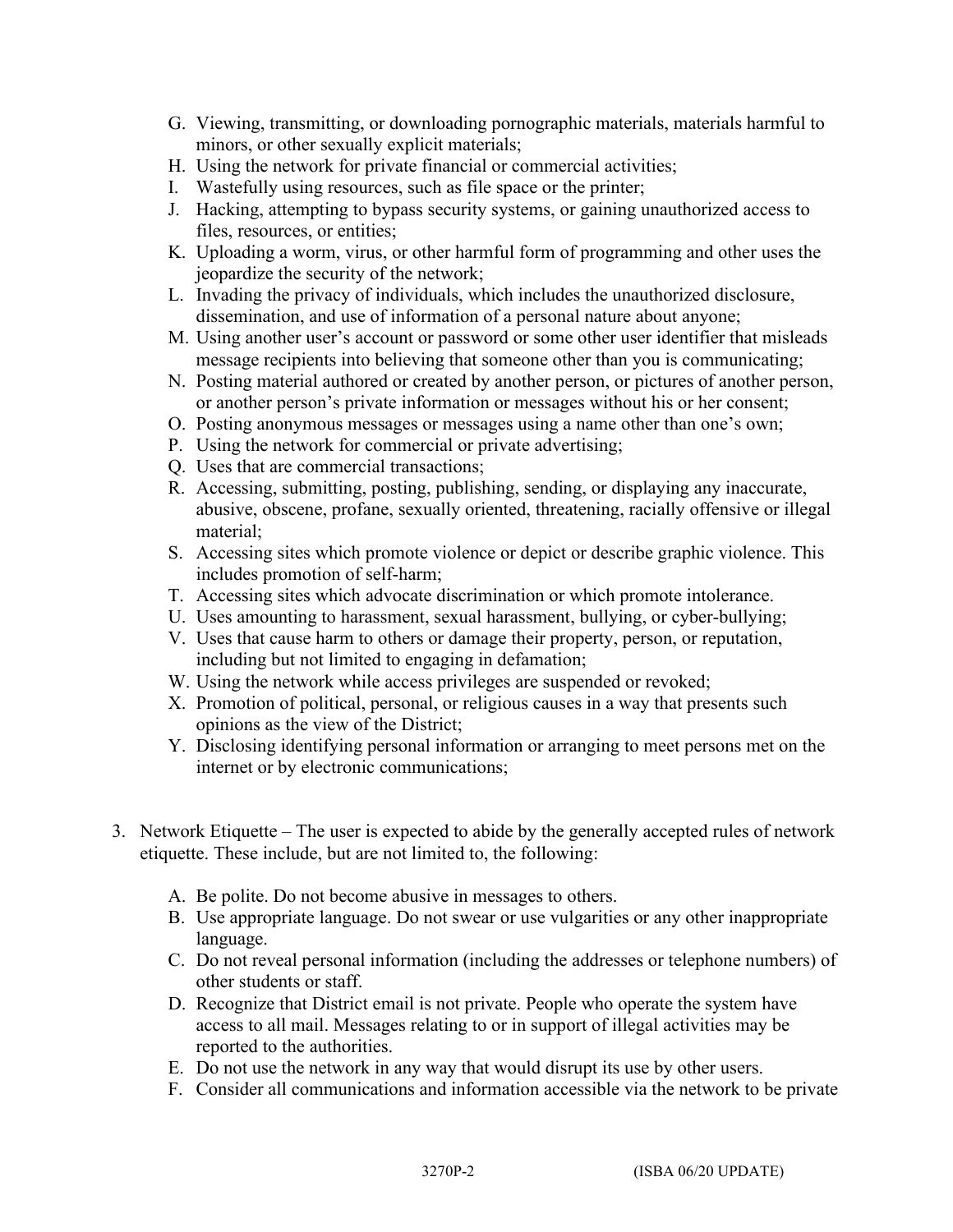property.

- 4. Security: Network security is a high priority. If the user can identify a security problem with the District's electronic devices or services, the user must notify the system administrator, Internet Safety Coordinator, or building principal. The user shall not demonstrate the problem to other users. Users shall keep their account and passwords confidential. Users shall not use another individual's account. Attempts to log on to the internet as a system administrator will result in cancellation of user privileges. Any user identified as a security risk may be denied access to the network.
- 5. Telephone Charges: The District assumes no responsibility for any unauthorized charges or fees, including telephone charges, long-distance charges, per-minute surcharges, or equipment or line costs.
- 6. Copyright Web Publishing Rules: Copyright law and District policy prohibit the republishing of text or graphics found on the internet or on District websites or file servers, without explicit written permission.
	- A. For each republication on a website or file server of a graphic or text file that was produced externally, there must be a notice at the bottom of the page crediting the original producer and noting how and when permission was granted. If possible, the notice should also include the website address of the original source.
	- B. Students engaged in producing website pages must provide library media specialists with e-mail or hard copy permissions before the website pages are published. Printed evidence of the status of "public domain" documents must be provided.
	- C. The absence of a copyright notice may not be interpreted as permission to copy the materials. Only the copyright owner may provide the permission. The manager of the website displaying the material may not be considered a source of permission.
	- D. The "fair use" rules governing student reports in classrooms are less stringent and permit limited use of graphics and text.
	- E. Student work may only be published if there is written permission from both the parent/guardian and the student.
	- F. Violation of the copyright web publishing rules may result in denial of access to the network.
- 7. Use of Email
	- A. The District's email system, and its constituent software, hardware, and data files, are owned and controlled by the District. The District provides email to aid students in fulfilling their duties and responsibilities and as an education tool.
	- B. Email could be subject to public records requests and disclosures depending upon the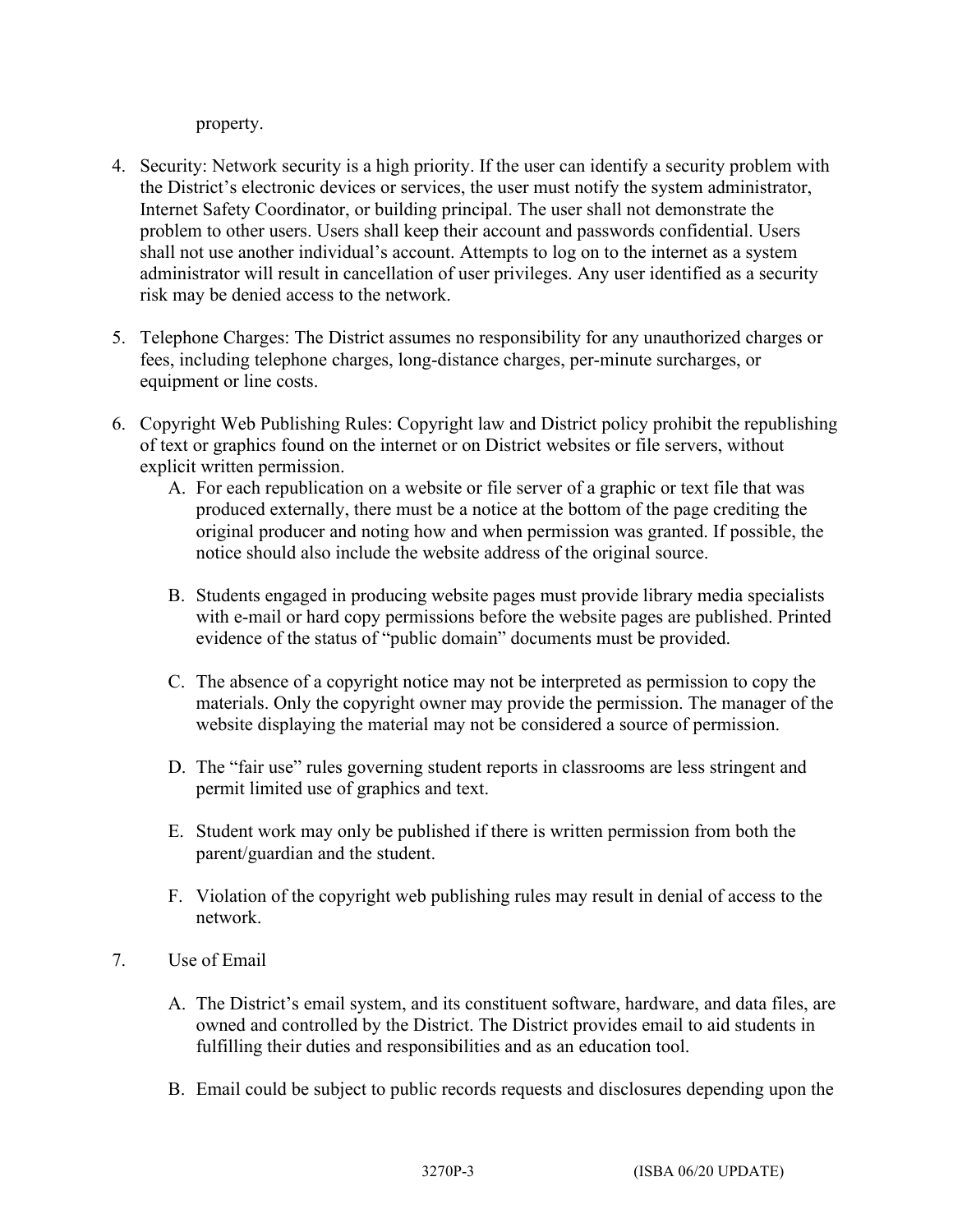subject matter of the contents of the email.

- C. The District reserves the right to access and disclose the contents of any account on its system, without prior notice or permission from the account's user. Unauthorized access by any student to an email account is strictly prohibited.
- D. Each person should use the same degree of care in drafting an electronic email message that would be put into a written memorandum or document. Nothing should be transmitted in an email that would be inappropriate in a letter or memorandum.
- E. Email sent from a District account carry with them an identification of the user's internet domain. This domain name identifies the author as being with the District. Great care should be taken, therefore, in the composition of such messages and how such messages might reflect on the name and reputation of this District. Users will be held personally responsible for the content of any and all email transmitted to external recipients.
- F. Any message received from an unknown sender should either be immediately deleted or forwarded to the system administrator. Downloading any file attached to any electronic based message is prohibited unless the user is certain of that message's authenticity and the nature of the file so transmitted.
- G. Use of the District's email system constitutes consent to these regulations.

# Internet Safety

- 1. Internet access is limited to only those "acceptable uses," detailed in these procedures.
- 2. Staff members shall supervise students while students are using District internet access at school, to ensure that the students abide by the Terms and Conditions for Internet access contained in these procedures.
- 3. Each District computer with Internet access shall be equipped with a filtering device that blocks visual depictions that are obscene, pornographic, or harmful or inappropriate for students as defined by the Children's Internet Protection Act and as determined by the Superintendent or designee. Students must use the District's filtered network for all online activities on school grounds or using District equipment.
- 4. The system administrator, Internet Safety Coordinator, and/or building principals shall monitor student Internet access.

### Student Use of Social Media

Students will be held accountable for the content of the communications that they post on social media locations and are responsible for complying with District policy and procedures for content posted using a District computer, network, or software or when posted during school